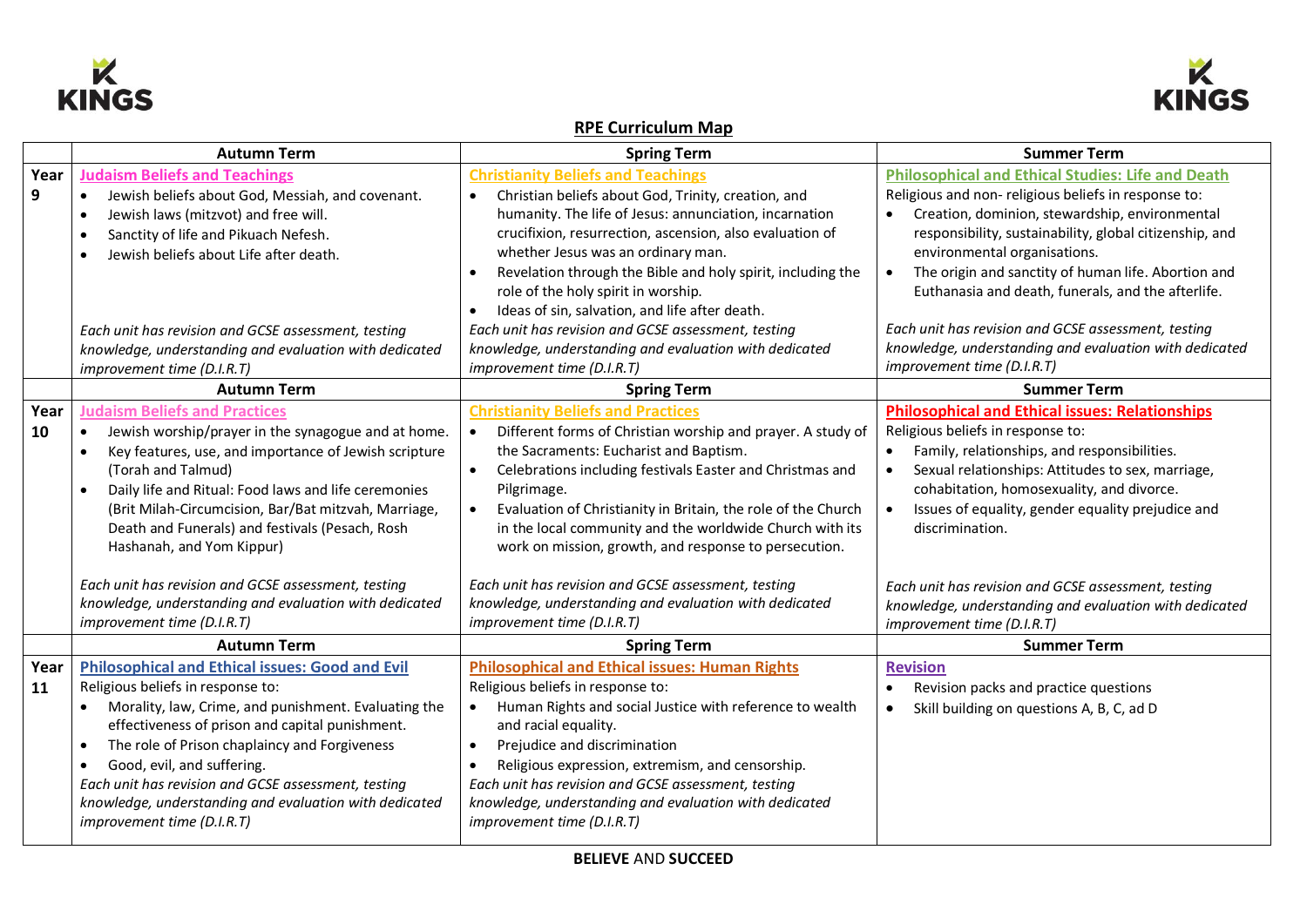



| <b>Autumn Term</b><br><b>Spring Term</b><br>Year<br><b>Judaism: T3: Significant social and historical</b><br><b>Judaism: T3: Significant social and historical</b>                                                                                                                                                                                                                                                                                                                                                                                                                                                                                                                                                                                                                                                                                                                                                                                                                                                                                                                                                                                                                                                                                                                                                                                                                                                                                                                                                                                                                                                                                                                                                                                                                                                                                                                                                                                                                                                                                                                                                                                                                                                                                                                                                                                                                                                                                                                                                                                                                                                                           | <b>Summer Term</b><br>T1: Religious figures and sacred texts<br>A: Abraham Covenant and Circumcision                                                                                                                                                                                                                                                                                                                                                                                                                                                                                                                                                                                                                                                                                                                                                                                                                                                                                                                                                                                                                                                                                                                                                                   |
|----------------------------------------------------------------------------------------------------------------------------------------------------------------------------------------------------------------------------------------------------------------------------------------------------------------------------------------------------------------------------------------------------------------------------------------------------------------------------------------------------------------------------------------------------------------------------------------------------------------------------------------------------------------------------------------------------------------------------------------------------------------------------------------------------------------------------------------------------------------------------------------------------------------------------------------------------------------------------------------------------------------------------------------------------------------------------------------------------------------------------------------------------------------------------------------------------------------------------------------------------------------------------------------------------------------------------------------------------------------------------------------------------------------------------------------------------------------------------------------------------------------------------------------------------------------------------------------------------------------------------------------------------------------------------------------------------------------------------------------------------------------------------------------------------------------------------------------------------------------------------------------------------------------------------------------------------------------------------------------------------------------------------------------------------------------------------------------------------------------------------------------------------------------------------------------------------------------------------------------------------------------------------------------------------------------------------------------------------------------------------------------------------------------------------------------------------------------------------------------------------------------------------------------------------------------------------------------------------------------------------------------------|------------------------------------------------------------------------------------------------------------------------------------------------------------------------------------------------------------------------------------------------------------------------------------------------------------------------------------------------------------------------------------------------------------------------------------------------------------------------------------------------------------------------------------------------------------------------------------------------------------------------------------------------------------------------------------------------------------------------------------------------------------------------------------------------------------------------------------------------------------------------------------------------------------------------------------------------------------------------------------------------------------------------------------------------------------------------------------------------------------------------------------------------------------------------------------------------------------------------------------------------------------------------|
|                                                                                                                                                                                                                                                                                                                                                                                                                                                                                                                                                                                                                                                                                                                                                                                                                                                                                                                                                                                                                                                                                                                                                                                                                                                                                                                                                                                                                                                                                                                                                                                                                                                                                                                                                                                                                                                                                                                                                                                                                                                                                                                                                                                                                                                                                                                                                                                                                                                                                                                                                                                                                                              |                                                                                                                                                                                                                                                                                                                                                                                                                                                                                                                                                                                                                                                                                                                                                                                                                                                                                                                                                                                                                                                                                                                                                                                                                                                                        |
| developments in religious thought<br>developments in religious thought<br>12<br>E: Being Jewish in Britain (Advantages/challenges)<br>A: Zionism<br><b>B: Challenge of Science</b><br>F: Holocaust Theology<br>C: Reform Judaism and Pluralism<br>Judaism: T4: Religious practices that shape religious<br>D: Jewish Family Life and Gender equality<br>identity<br>Judaism: T4: Religious practices that shape<br>A: The role of the Synagogue<br>religious identity<br>B: The role of Festivals (Pesach)<br>D: Hasidism (Baal Shem Tov)<br>C: The role of Festivals (Rosh Hashanah/Yom Kippur)<br>F: Ethical debate in Judaism regarding Embryology and<br>E: Kabbalah<br>stem cell research<br><b>Ethics: T4 Free will and Determinism</b><br>A: Religious concepts of predestination, with reference<br><b>Ethics: T1 Ethical Thought:</b><br>A: Divine command theory. Robert Adams/ Plato<br>to the teachings of Augustine and Calvin<br>challenges-Euthyphro dilemma<br>B: Concepts of Determinism: Hard determinism: Locke,<br>B: Virtue theory- Aristotle, Jesus/Beatitudes: Challenges-<br>Scientific/Psychological, Pavlov. Soft determinism;<br>cultural relativism<br>Hobbes and Ayer.<br>C: Ethical Egoism: Max Stirner and challenges<br>C: The implications of Predestination/determinism, links<br>D: Meta Ethical approaches: Naturalism<br>to god's nature, prayer, and existence of miracles.<br>E: Meta Ethical approaches: Intuitionalism<br>D: Religious concept of free will: Pelagius and Arminius.<br>F: Meta Ethical approaches: Emotivism<br>E: Libertarianism: Sartre/Rogers<br>F: Implications of libertarianism and free will: links to<br>Philosophy: T1: Arguments for the existence of God<br>God's nature, prayer, and existence of miracles.<br>A: Inductive arguments - cosmological<br>Philosophy: T2 Challenges to the Existence of God<br>Thomas Aquinas, WLC Kalam Argument<br>A: The problem of evil and suffering:<br>B: Inductive arguments - teleological:<br>Aquinas, Paley, Tennant, Swinburne<br>Logical problem: Epicurus and Mackie Evidential<br>C: Challenges to inductive arguments: Hume, Darwin and<br>problem: Rowe and Paul<br>Dawkins.<br>B: Responses: Augustine<br>D: Deductive arguments - origins of the ontological<br>C: Responses: Irenaeus and Hick<br>argument: St Anselm<br>D: Religious belief as a product of the human mind:<br>E: Developments of Ontological argument: Descartes/<br>Freud/Darwin<br>Malcom<br>E: Religious belief as a product of the human mind: Jung<br>F: Challenges: Gaunilo/Kant<br>F: Issues relating to rejection of religion: New Atheism. | B: Moses and Covenant of law<br><b>Judaism T2: Religious concepts and religious life</b><br>A: Beliefs about the nature of God<br>B: God Humanity and purpose of life<br>C: Judgement and afterlife/Messiah and afterlife<br><b>Ethics: T2 Deontological Ethics</b><br>A: St Thomas Aquinas and natural Law; laws and<br>precepts as the basis of morality.<br>B: Aquinas' natural law: Virtues and goods supporting<br>moral behaviour.<br>C: Natural Law application of theory to: Abortion and<br>voluntary Euthanasia.<br>D: John Finnis; Development of Natural Law.<br>E: Bernard Hoose's overview of the proportionalism<br>debate.<br>F: Application of Finnis' natural law and proportionalism<br>to immigration and capital punishment.<br><b>Philosophy: T4: Religious Language</b><br>A: Inherent problems of religious language<br>B: Religious language as cognitive and meaningless:<br>Logical Positivist viewpoints: Verification, Falsification,<br>and criticisms.<br>C: Religious language as non-cognitive and analogical:<br>Aquinas, Ramsey.<br>D: Non- Cognitive and Symbolic: Randall/Tillich<br>E: Non-Cognitive and Mythical: Strengths/challenges<br>F: Religious language as a language game: Wittgenstein,<br>strengths, and challenges. |